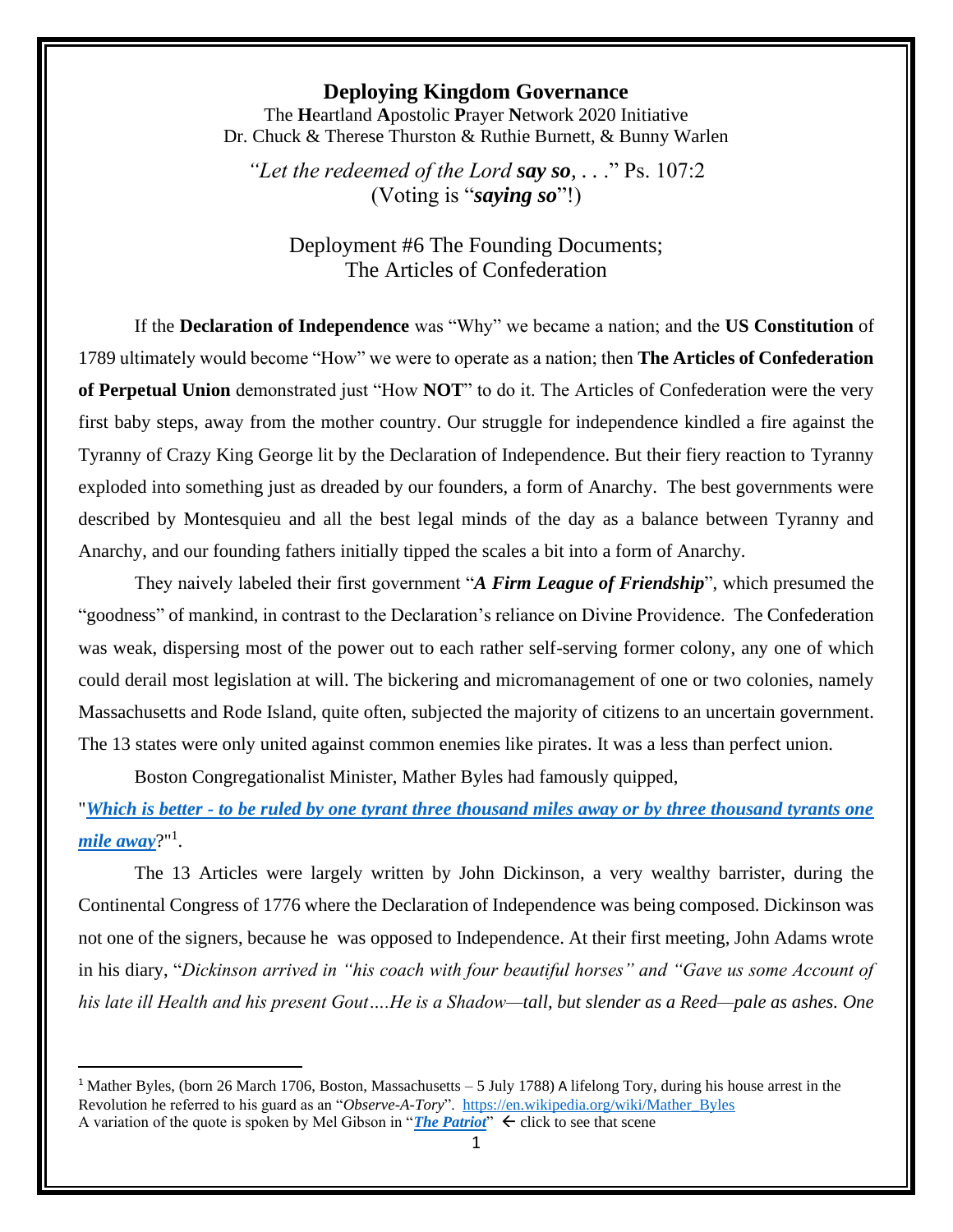*would think at first Sight that he could not live a Month.*" Adams also noted, "*Mr. Dickinson is very modest, delicate, and timid,*".<sup>2</sup> His timidity seeped into the 13 Articles of Confederation's lack of governance which ultimately resulted in the 2,000 Continental soldiers who perished from starvation and froze for lack of clothing in the Winter of 1777 at Valley Forge and many other privations throughout the Revolution.



While less than one third of the population of the 13 Colonies supported the Revolutionary War; another third were Tories, like Rev. Mather Byles; and a final third of the people remained neutral and as uninvolved as possible, failing to "Say So".

We did not spring up as a new nation because of a "Firm League of Friendship" but in spite of it. The compromises, mitigations, peacemaking, and timidity did not help. This nation was brought forth as a Dream from Providence Whom we now know as our Father God in Heaven. The Articles of Confederation

<sup>2</sup> <https://www.historynet.com/the-patriot-who-refused-to-sign-the-declaration-of-independence.htm>